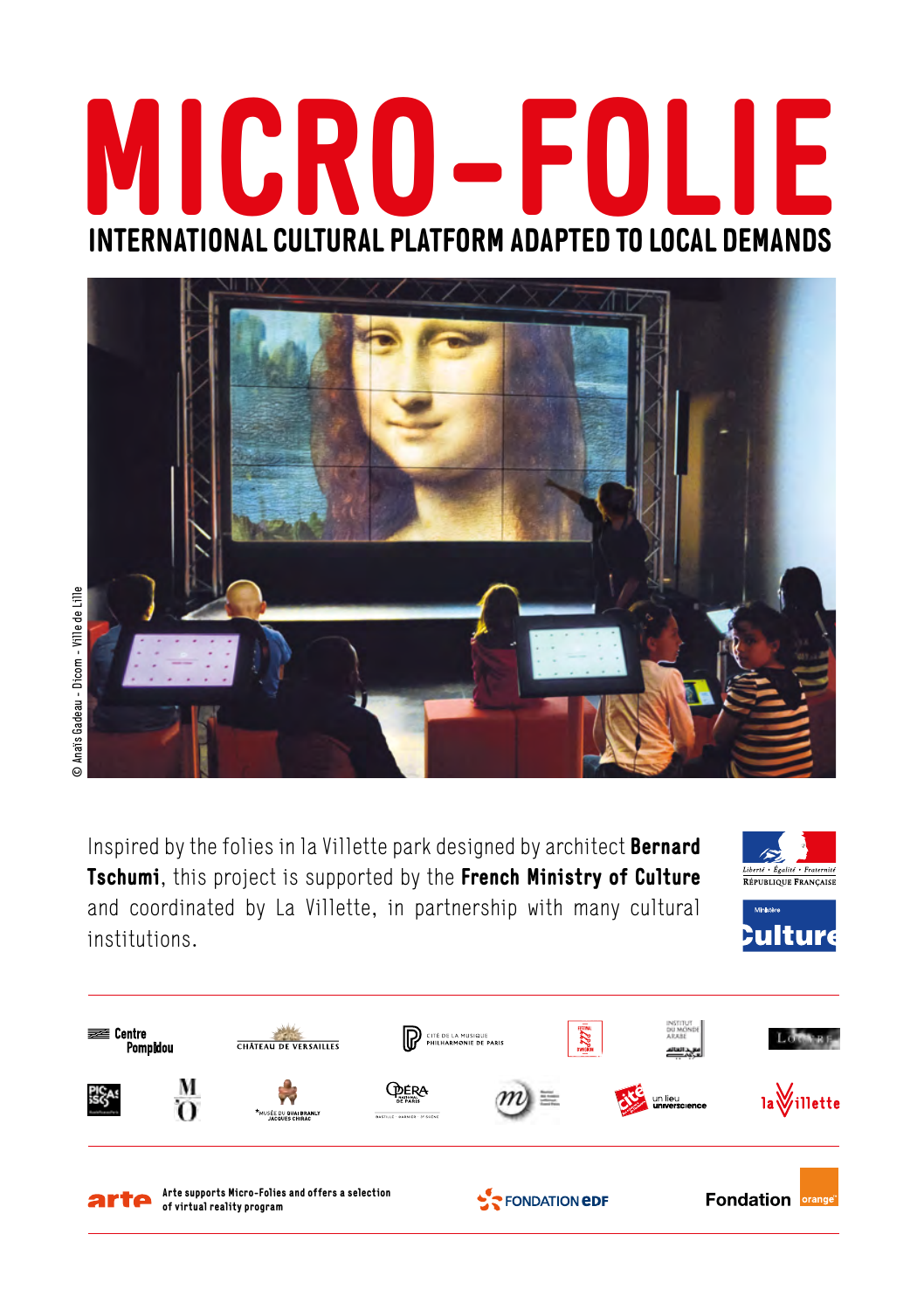# **MICRO-FOLIE**

## **A CONCEPT TO BE DECLINED IN AN EXISTING CULTURAL STRUCTURE**

**1**



Bringing together **artworks** from French National Institutions and museums, this virtual art gallery is a **unique cultural offer**.



### **THE CAFE FOLIE THE PLAYING AREA & THE BOOK LIBRARY**

**2**



Free access to many activities for children and families: reading rooms, board games and educational workshops…

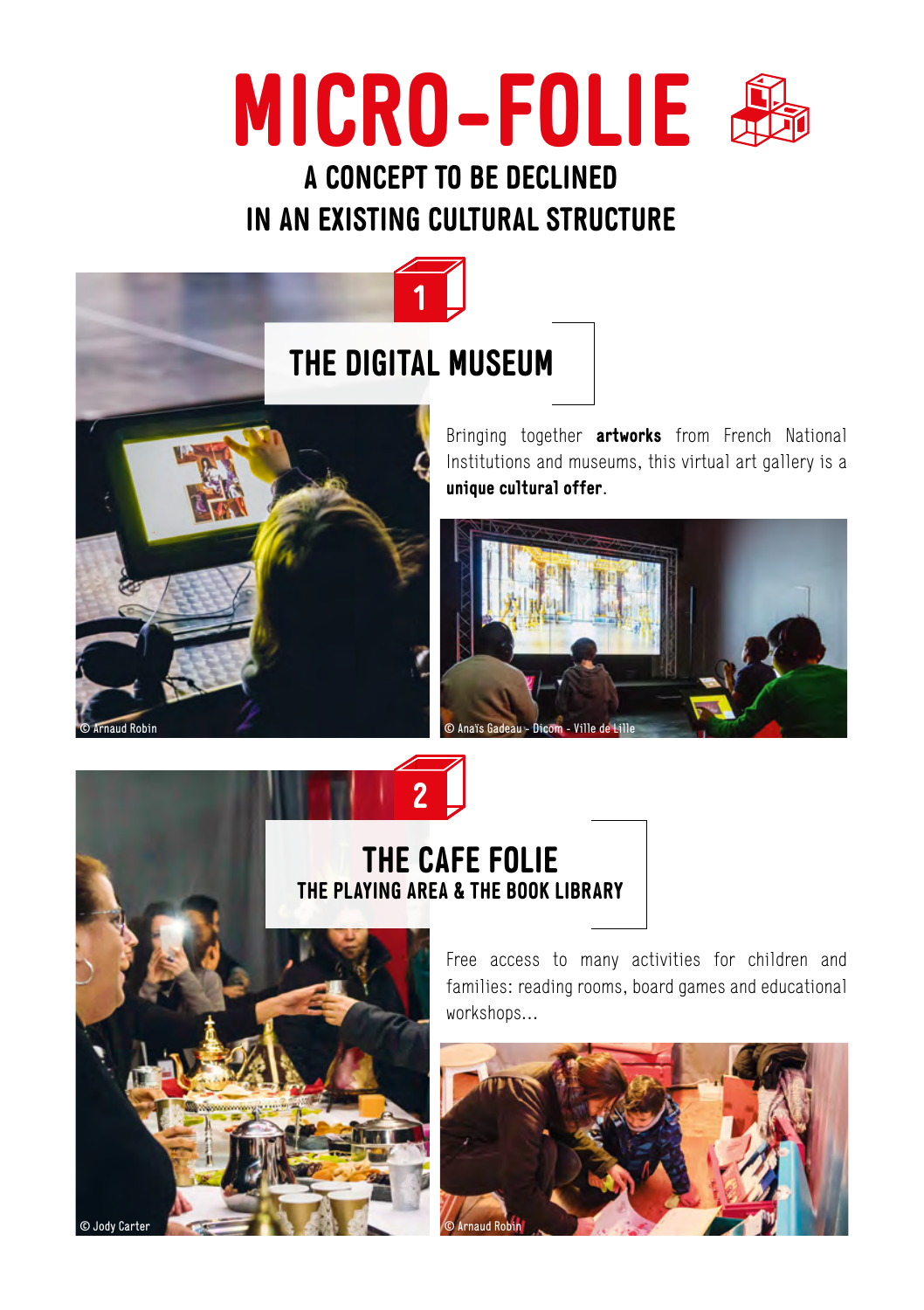# **THE PERFORMANCE AREA**

**3**



Above all, a Micro-Folie is a **friendly** and **convivial**  place: café area, public dance events, shows, movie screenings… are regularly organized in connection with **artists**, **cultural structures** and **local associations**.



# **THE FABLAB / THE DIY CORNER**

**4**



Perfect for designers, artists,… and **anyone who wants to explore their creativity** by the means of 3D printers, digital sewing and embroidery machines. This space can also be equipped for **virtual reality experiences**.





Other spaces can be imagined depending on the activities already in place and the needs of your territory (sports, cooking, …)